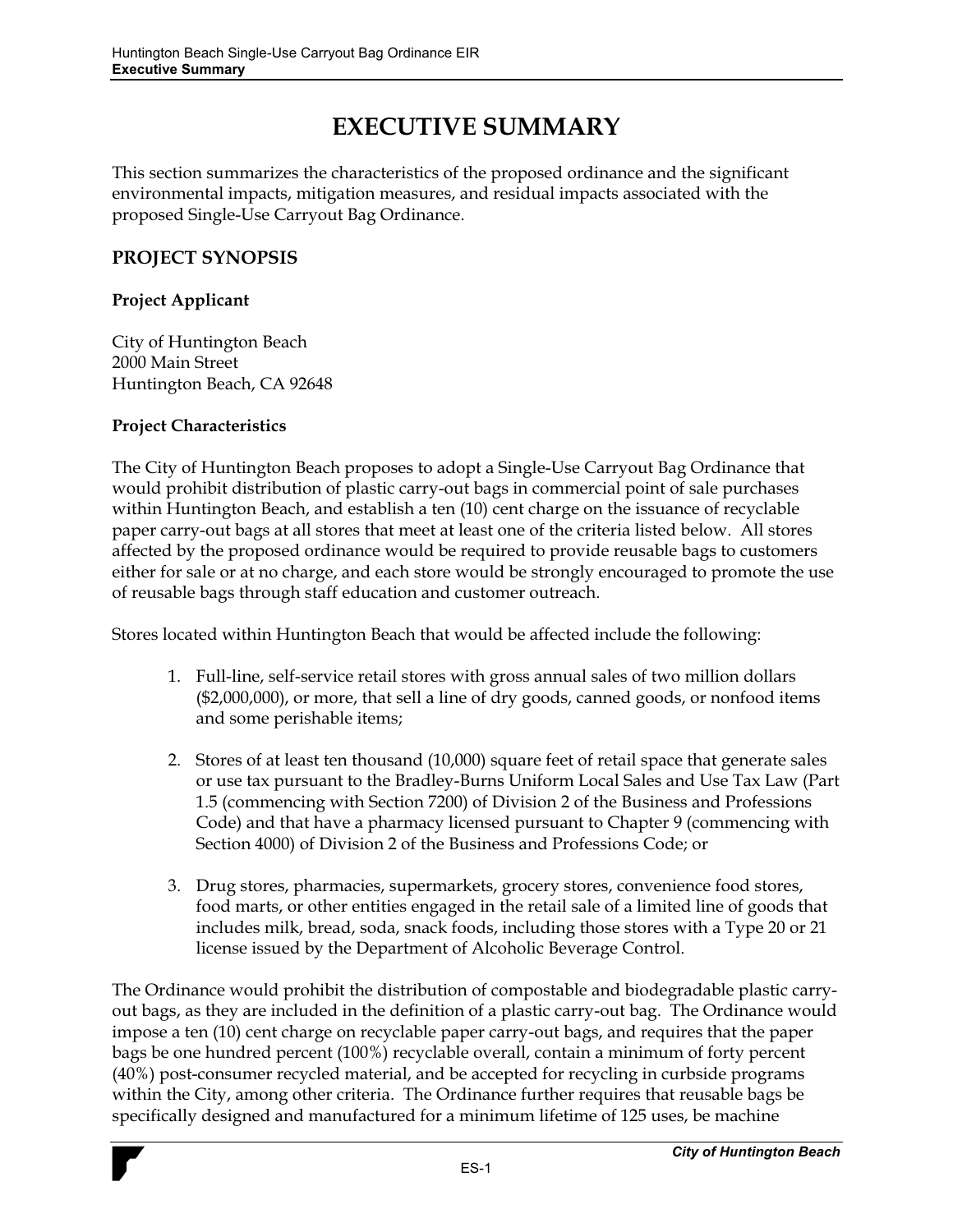washable or made from a material that can be cleaned or disinfected, does not contain lead, cadmium, or other heavy element in toxic amounts, among other criteria. Plastic bags that are a minimum of 2.25 mils thick are considered to be reusable bags per the definition in the Ordinance.

The Ordinance would exempt from the ten (10) cent charge those customers who are participating in either the California Special Supplemental Food Program for the Women, Infants, and Children or the Supplemental Food Program. All applicable stores must provide at the point of sale, free of charge, either reusable bags or recyclable paper carry-out bags or both, to these customers, at the store's option. Customers would have the option to use their own reusable bags, or no bag at all.

The intent of the Ordinance is to reduce the environmental impacts related to the use of singleuse carryout bags, and to promote a shift toward the use of reusable bags. It is anticipated that by prohibiting single-use plastic carryout bags and creating a mandatory charge for each paper bag distributed by retailers, the proposed Ordinance would reduce the number of single-use bags consumed within the City while promoting a shift to the use of reusable bags by Huntington Beach retail customers.

Under the proposed Ordinance, single-use plastic carryout bags are defined as bags made from petroleum or bio-based plastic (i.e., bags made with at least 90% starch from renewable resources such as corn, potato, tapioca, or wheat, or from polyesters, manufactured from hydrocarbons, or starch-polyester blends) that are less than 2.25 mils thick. The proposed Single-Use Carryout Bag Ordinance would prohibit retailers from distributing both petroleum and bio-based single-use carryout plastic bags at the point of sale. The proposed Ordinance would not prohibit the distribution of plastic "product bags," as defined, which include bags without handles provided to a customer to carry produce, meats, or other food items to the point of sale inside a store or to prevent such food items from coming into contact with other purchased items.

The Ordinance would not apply to stores of less than 10,000 square feet that are not included in one of the three specified categories. It also would not apply to restaurants and other food service providers; therefore, it would allow these retailers to continue to provide plastic bags to customers for prepared take-out food intended for consumption off of the food provider's premises.

The Single-Use Carryout Bag Ordinance would also impose a mandatory charge of ten cents (\$0.10) for paper carryout bags at Huntington Beach stores covered by the Ordinance. The mandatory charge is intended to provide a disincentive to customers to request paper bags when shopping at regulated stores and is intended to promote a shift toward the use of reusable bags by Huntington Beach consumers.

The mandatory charge would bill customers for each paper carryout bag provided by the affected stores. Revenues generated from the charge would be used to compensate the affected stores for increased costs related to compliance with the Ordinance, actual costs associated with providing recyclable paper carryout bags or reusable bags, or costs associated with a store's educational materials or education campaign encouraging the use of reusable bags. All stores would be required to keep complete and accurate records or documents, for a minimum period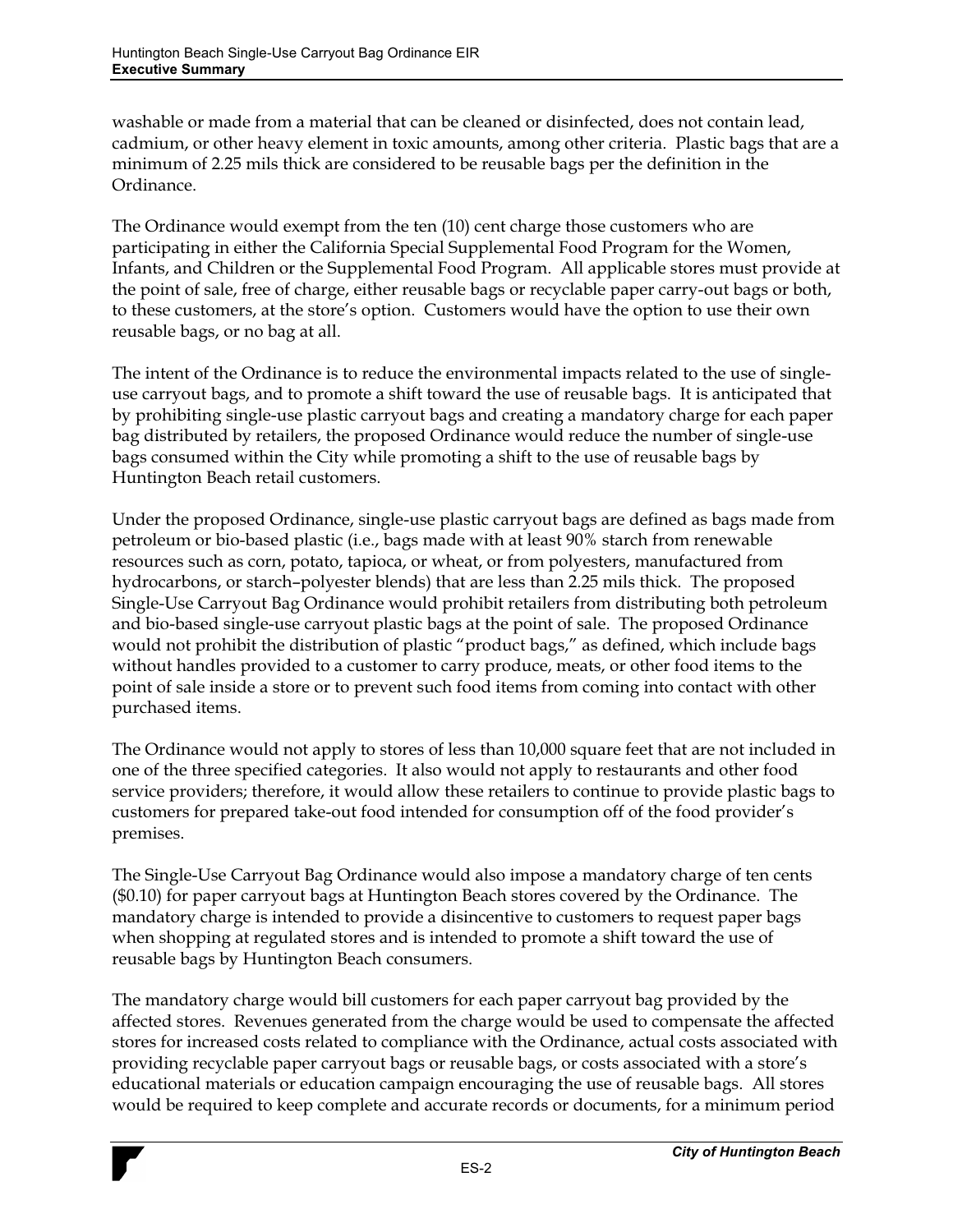of three years from the date of sale, of the total number of recyclable paper carryout bags provided, and the total amount of monies collected for providing recyclable paper carryout bags. The records completed by the store would be available for inspection at no cost to the City during regular business hours by any City employee authorized to enforce the Ordinance.

## **PROJECT OBJECTIVES**

The City's objectives for the proposed Ordinance include:

- $\bullet$ Reducing the number of single-use plastic bags distributed by retailers and used by customers in Huntington Beach
- Deterring the use of paper bags by customers in Huntington Beach
- Promoting a shift toward the use of reusable carryout bags by retail customers in Huntington Beach
- Reducing the environmental impacts related to single-use plastic carryout bags, such as impacts to biological resources (including marine environments) and water quality
- Avoiding litter and the associated adverse impacts to stormwater systems, aesthetics and the marine environment (Pacific Ocean and Bolsa Chica Ecological Reserve)

# **ALTERNATIVES**

As required by CEQA, the EIR examines a range of alternatives to the proposed project that feasibly attain most of the basic project objectives. These alternatives are described and evaluated in Section 6.0, *Alternatives*. Studied alternatives include:

- *Alternative 1: No Project The no project alternative assumes that the Huntington Beach Single-Use Carryout Bag Ordinance would not occur. The existing retail stores would continue to provide single-use plastic bags and would continue to provide single-use paper bags free of charge to the customers.*
- *Alternative 2: Ban on Single-Use Plastic Bags at all Retail Establishments*   $\bullet$ *This alternative would prohibit all retail establishments in Huntington Beach from providing single-use plastic carryout bags to customers at the point of sale, including restaurants and other retailers not covered by the proposed ordinance.*
- *Alternative 3: Mandatory Charge of \$0.25 for Paper Bags This alternative*   $\bullet$ *would continue to prohibit three specified categories of retail establishments in Huntington Beach from providing single-use plastic carryout bags to customers at the point of sale, but would increase the mandatory charge for single-use paper bags from \$0.10 to \$0.25.*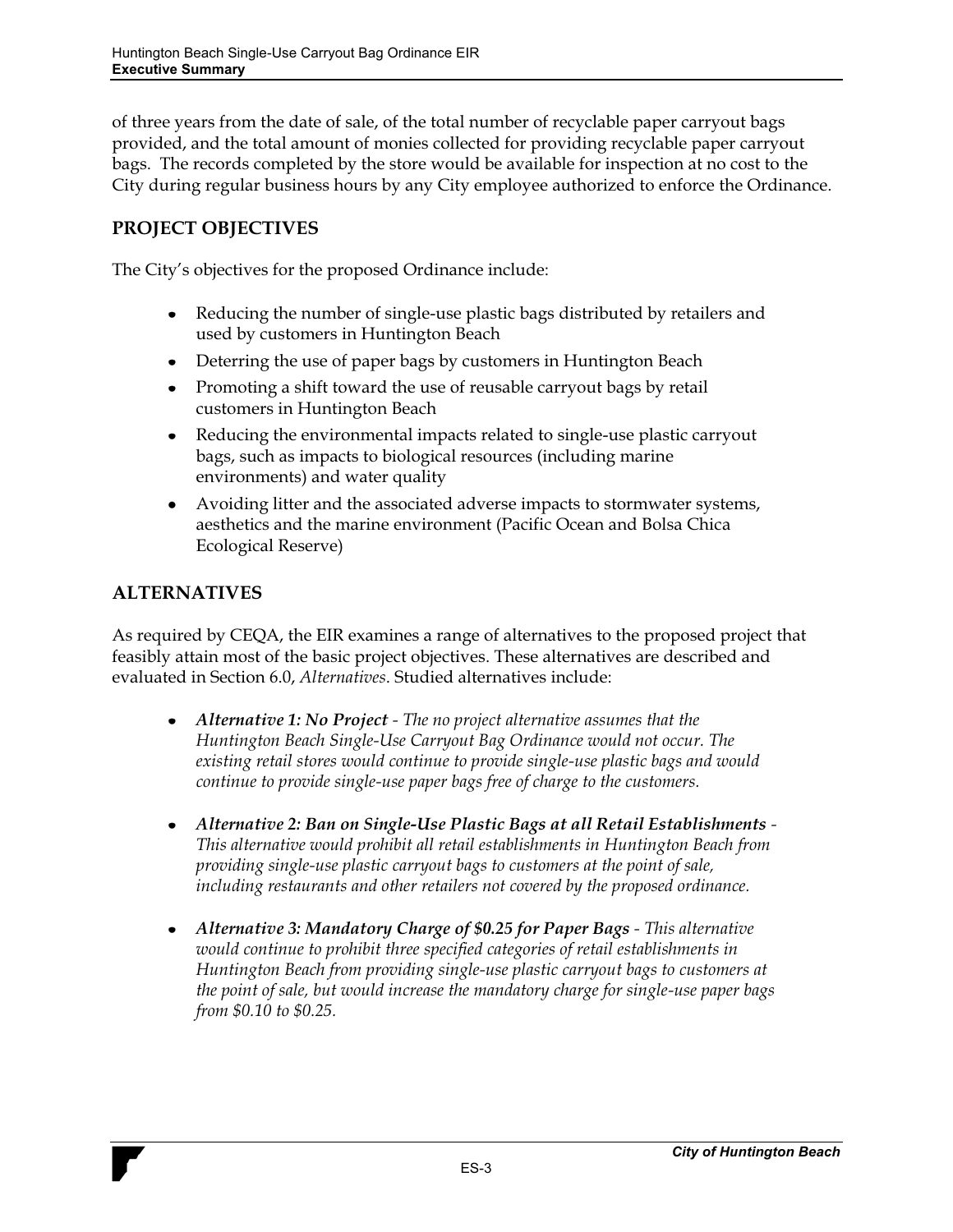## **SUMMARY OF SIGNIFICANT IMPACTS AND MITIGATION MEASURES**

Table ES-1 includes a brief description of the environmental issues relative to the proposed ordinance, the identified significant environmental impacts, proposed mitigation measures, and residual impacts. Impacts are categorized by classes. Class I impacts are defined as significant, unavoidable adverse impacts which require a statement of overriding considerations to be issued pursuant to the *CEQA Guidelines* §15093 if the project is approved. Class II impacts are significant adverse impacts that can be feasibly mitigated to less than significant levels and which require findings to be made under Section 15091 of the *CEQA Guidelines.* Class III impacts are considered less than significant impacts, and Class IV impacts are beneficial impacts.

| <b>Table ES-1</b><br><b>Summary of Significant Environmental Impacts,</b><br><b>Mitigation Measures, and Residual Impacts</b>                                                                                                                                                                                                                                                                                                                                                                                                                                                                                                                          |                                                            |                                                                                   |  |  |
|--------------------------------------------------------------------------------------------------------------------------------------------------------------------------------------------------------------------------------------------------------------------------------------------------------------------------------------------------------------------------------------------------------------------------------------------------------------------------------------------------------------------------------------------------------------------------------------------------------------------------------------------------------|------------------------------------------------------------|-----------------------------------------------------------------------------------|--|--|
| Impact                                                                                                                                                                                                                                                                                                                                                                                                                                                                                                                                                                                                                                                 | <b>Mitigation Measures</b>                                 | <b>Significance After</b><br><b>Mitigation</b>                                    |  |  |
| <b>AIR QUALITY</b>                                                                                                                                                                                                                                                                                                                                                                                                                                                                                                                                                                                                                                     |                                                            |                                                                                   |  |  |
| <b>Impact AQ-1</b> A shift toward reusable<br>bags could potentially alter<br>processing activities related to bag<br>production, which has the potential to<br>increase air pollutant emissions.<br>However, the proposed Single-Use<br>Carryout Bag Ordinance is expected<br>to substantially reduce the number of<br>single-use plastic carryout bags,<br>thereby reducing the total number of<br>bags manufactured and overall<br>emissions associated with bag<br>manufacture and use. Therefore, air<br>quality impacts related to alteration of<br>processing activities would be Class<br>IV, beneficial.<br>Impact AQ-2 Implementation of the | Mitigation is not required.<br>Mitigation is not required. | The impact would be<br>beneficial without<br>mitigation.<br>Impacts would be less |  |  |
| proposed Single-Use Carryout Bag<br>Ordinance would generate air pollutant<br>emissions associated with an<br>incremental increase in truck trips to<br>deliver paper and reusable carryout<br>bags to local retailers. However,<br>emissions would not exceed SCAQMD<br>operational significance thresholds.<br>Therefore, operational air quality<br>impacts would be Class III, less than<br>significant.                                                                                                                                                                                                                                           |                                                            | than significant without<br>mitigation.                                           |  |  |
| <b>BIOLOGICAL RESOURCES</b>                                                                                                                                                                                                                                                                                                                                                                                                                                                                                                                                                                                                                            |                                                            |                                                                                   |  |  |
| Impact BIO-1 The proposed Single-<br>Use Carryout Bag Ordinance would<br>incrementally increase the number of<br>paper and reusable bags within<br>Huntington Beach. However, the<br>reduction in the amount of single-use<br>plastic bags would be expected to<br>incrementally reduce the amount of                                                                                                                                                                                                                                                                                                                                                  | Mitigation is not required.                                | The impact would be<br>beneficial without<br>mitigation.                          |  |  |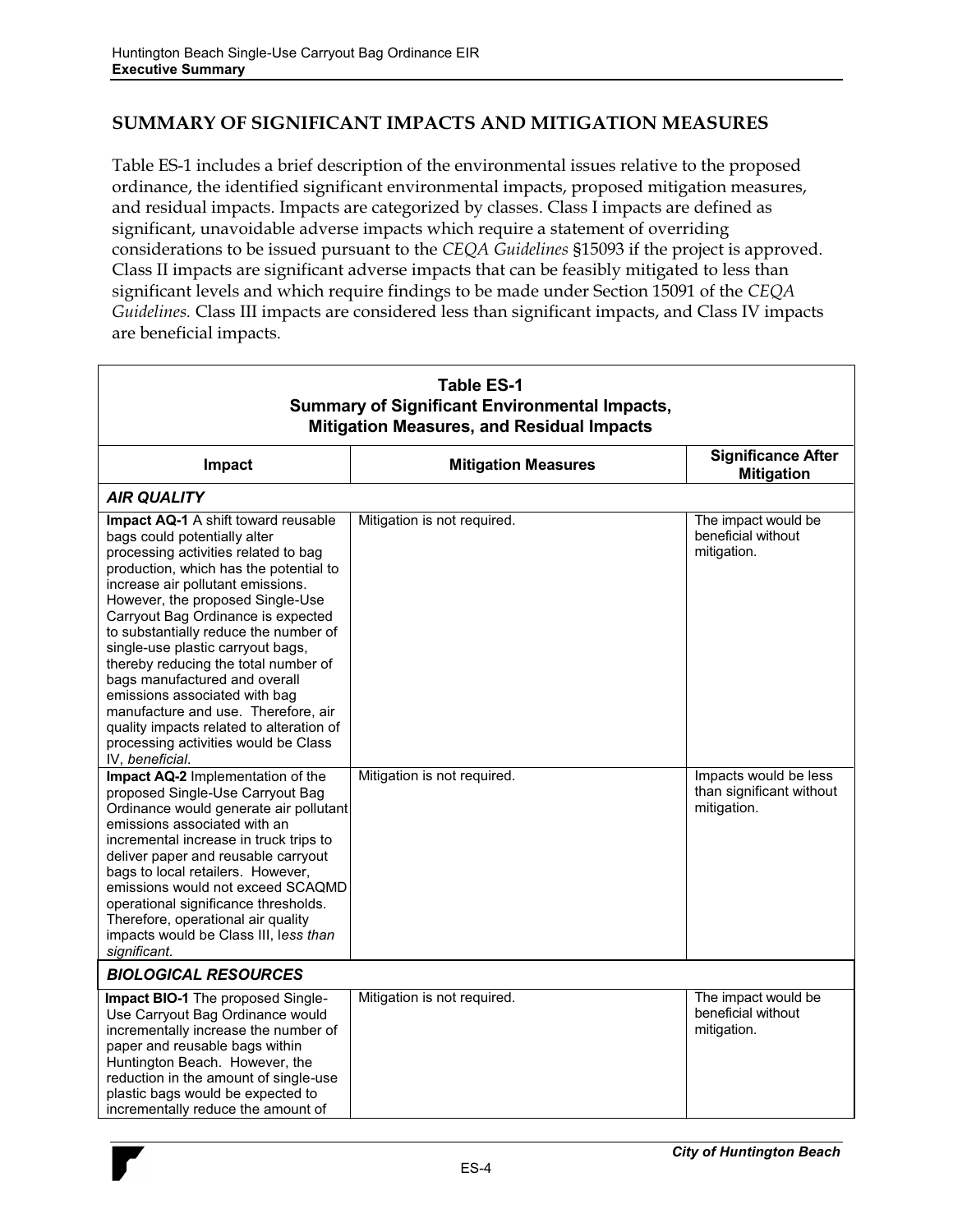| <b>Table ES-1</b><br><b>Summary of Significant Environmental Impacts,</b><br><b>Mitigation Measures, and Residual Impacts</b>                                                                                                                                                                                                                                                                                                                                                                                                                                                                                                                                                |                             |                                                                     |  |  |
|------------------------------------------------------------------------------------------------------------------------------------------------------------------------------------------------------------------------------------------------------------------------------------------------------------------------------------------------------------------------------------------------------------------------------------------------------------------------------------------------------------------------------------------------------------------------------------------------------------------------------------------------------------------------------|-----------------------------|---------------------------------------------------------------------|--|--|
| Impact                                                                                                                                                                                                                                                                                                                                                                                                                                                                                                                                                                                                                                                                       | <b>Mitigation Measures</b>  | <b>Significance After</b><br><b>Mitigation</b>                      |  |  |
| litter entering coastal and marine<br>habitats, thus reducing litter-related<br>impacts to sensitive species, plant<br>communities, and coastal wetland<br>areas. This is a Class IV, beneficial,<br>effect.                                                                                                                                                                                                                                                                                                                                                                                                                                                                 |                             |                                                                     |  |  |
| <b>GREENHOUSE GAS EMISSIONS</b>                                                                                                                                                                                                                                                                                                                                                                                                                                                                                                                                                                                                                                              |                             |                                                                     |  |  |
| Impact GHG-1 The proposed Single-<br>Use Carryout Bag Ordinance would<br>reduce the number of single-use<br>carryout bags used in Huntington<br>Beach and promote reusable bags,<br>which are intended to be used<br>multiple times. Implementation of the<br>proposed Ordinance would<br>incrementally increase GHG<br>emissions compared to existing<br>conditions. However, emissions<br>would not exceed recommended<br>SCAQMD thresholds and would not<br>conflict with any applicable plan,<br>policy or regulation of an agency<br>adopted for the purpose of reducing<br>the emissions of greenhouse gases.<br>Impacts would be Class III, less than<br>significant. | Mitigation is not required. | The impact would be less<br>than significant without<br>mitigation. |  |  |
| <b>HYDROLOGY/WATER QUALITY</b>                                                                                                                                                                                                                                                                                                                                                                                                                                                                                                                                                                                                                                               |                             |                                                                     |  |  |
| Impact HWQ-1 Although the<br>proposed Single-Use Carryout Bag<br>Ordinance would incrementally<br>increase the number of single-use<br>paper and reusable bags used in<br>Huntington Beach, the overall<br>reduction in the total amount of<br>carryout bags would incrementally<br>reduce the amount of litter and waste<br>entering storm drains, water ways<br>and receiving waters such as the<br>Pacific Ocean, improving water<br>quality. This would be a Class IV,<br>beneficial, effect.                                                                                                                                                                            | Mitigation is not required. | The impact would be<br>beneficial without<br>mitigation.            |  |  |
| Impact HWQ-2 A shift toward<br>reusable bags could potentially alter<br>processing activities related to bag<br>production, which could potentially<br>degrade water quality in some<br>instances and locations. However,<br>bag manufacturers would be required<br>to adhere to existing regulations<br>including NPDES Permit<br>requirements, AB 258 and the<br>California Health and Safety Code.<br>Therefore, impacts to water quality                                                                                                                                                                                                                                 | Mitigation is not required. | Impacts would be less<br>than significant without<br>mitigation.    |  |  |